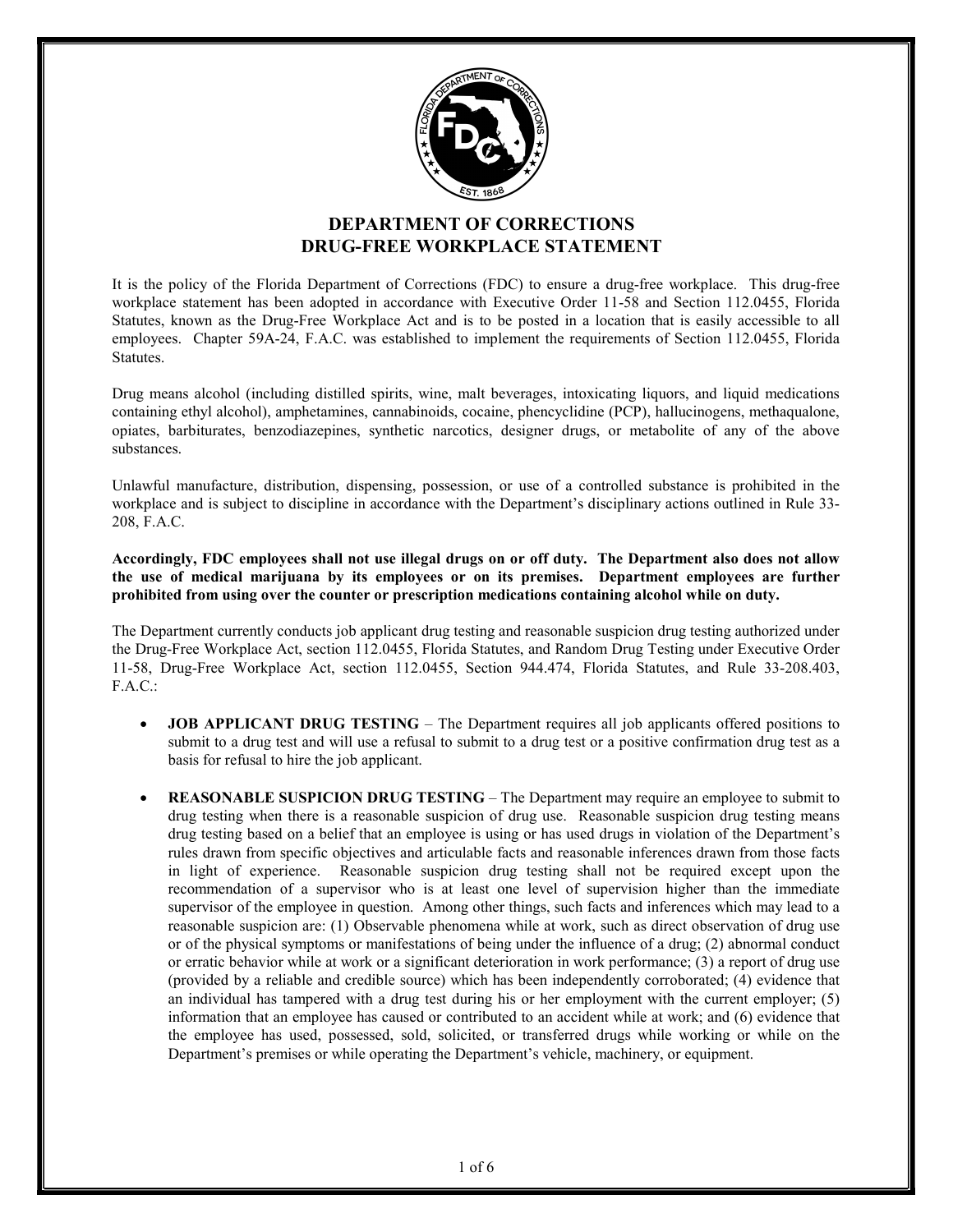RANDOM DRUG TESTING – The Department may conduct random drug testing on all employees pursuant to Executive Order 11-58, Section 944.474, Florida Statutes, and 33-208.403 F.A.C. The selection of employees for random drug testing shall be made by a scientifically valid method such as a computer generated random number table. Each employee shall have an equal chance of being selected each time selections are made.

An employee in a position requiring certification by the Criminal Justice Standards and Training Commission will be dismissed for a first positive confirmed drug test result when illegal use of drugs, pursuant to Section 893.13, Florida Statutes, is confirmed except as otherwise noted in applicable procedure. All other employees with a first positive confirmed drug test will be given the opportunity to participate in, at the employee's own expense or pursuant to coverage under a health insurance plan, an employee assistance program or alcohol and drug rehabilitation program.

All information, interviews, reports, statements, memoranda, and drug test results (written or otherwise) received by the agency through a drug testing program are confidential communications and will not be used or received in evidence, obtained in discovery, or disclosed in any public or private proceedings, except in accordance with the Drug-Free Workplace Act.

As a condition of employment with the Department of Corrections, employees shall abide by the terms of this Drug-Free Workplace Policy Statement. In addition, an employee shall notify the Department in writing, within five calendar days of his or her conviction for a violation of a criminal drug statute.

If an employee or job applicant refuses to submit to a drug test, the Department shall not be barred from discharging or disciplining the employee or from refusing to hire the job applicant.

The name, address, and telephone number of the State's employee assistance program will be provided to employees upon request.

An employee or job applicant who receives a positive confirmed drug test result may contest the drug test result as provided by Sections 112.0455(14) and (15), Florida Statutes.

It is the responsibility of the employee or job applicant to notify the laboratory of any administrative or civil actions brought pursuant to the Drug-Free Workplace Act.

The following is a list of all drugs for which the Department may test, described by brand names or common names, as applicable as well as by chemical names.

| <b>DRUGS</b>           | <b>TRADE OR COMMON NAMES</b>                                                                                  |
|------------------------|---------------------------------------------------------------------------------------------------------------|
| <b>Alcohol</b>         | Distilled spirits, wine, malt beverages, intoxicating liquors, liquid medications<br>containing ethyl alcohol |
| <b>Narcotics</b>       |                                                                                                               |
| Opium                  | Dover's Powder, Paregoric, Parepectolin                                                                       |
| Morphine               | Morphine, Pectoral Syrup                                                                                      |
| Codeine                | Tylenol with Codeine, Empirin Compound with Codeine, Robitussin A-C                                           |
| Heroin                 | Diacetylmorphine, Horse, Smack                                                                                |
| Hydromorphone          | Dilaudid                                                                                                      |
| Meperidine (Pethidine) | Demerol, Mepergan                                                                                             |
| Methadone              | Dolophine, Methadone, Methadose                                                                               |
| <b>Other Narcotics</b> | LAAM, Leritine, Numorphan, Percodan, Tussionex, Fentanyl, Darvon, Talwin,<br>Lomotil                          |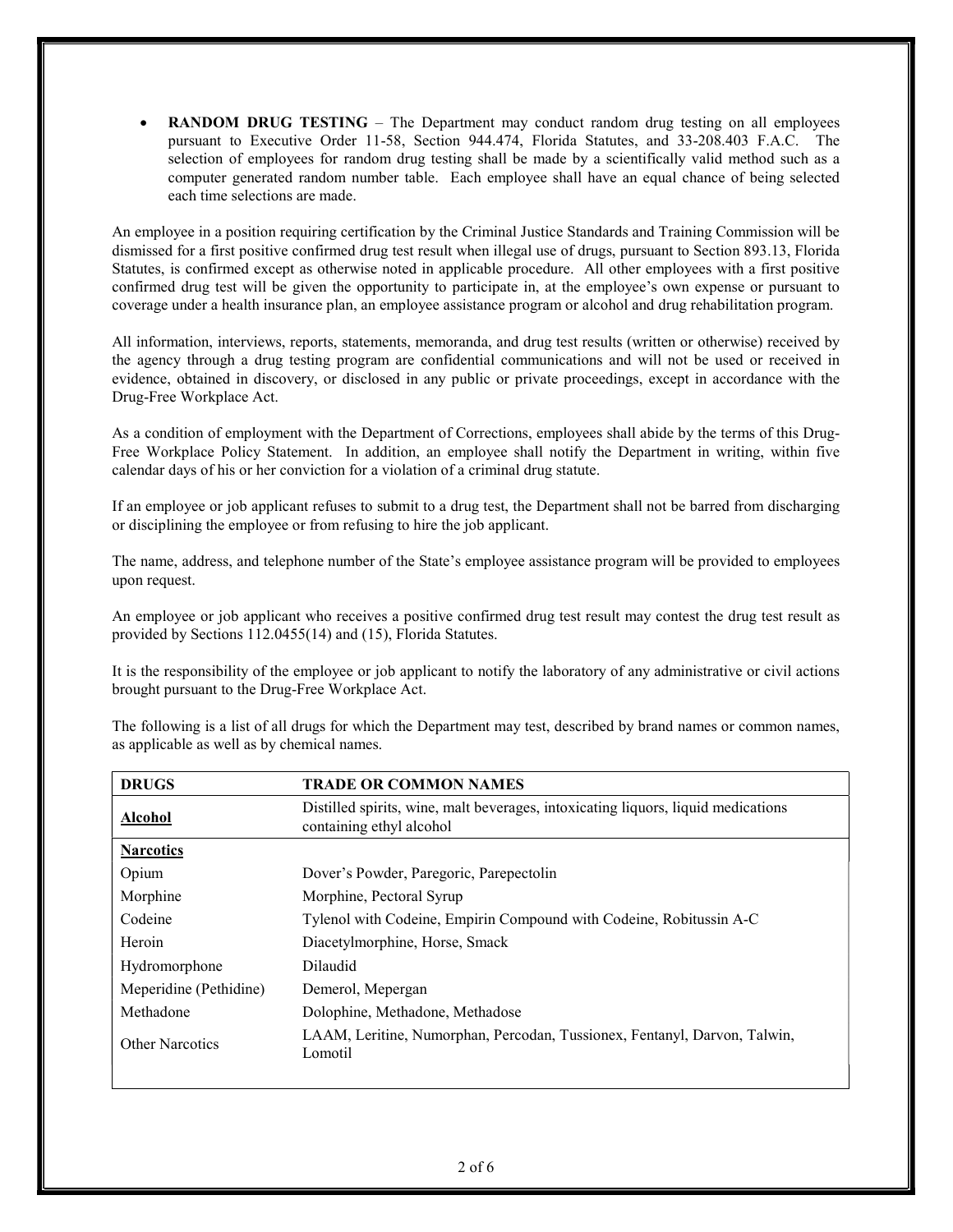| <b>Depressants</b>    |                                                                                                                              |
|-----------------------|------------------------------------------------------------------------------------------------------------------------------|
| Chloral Hydrate       | Noctec, Somnos                                                                                                               |
| <b>Barbiturates</b>   | Phenobarbital, Tuinal, Amytal, Nembutal, Seconal, Lotusate                                                                   |
| Benzodiazepines       | Ativan, Azene, Klonopin, Dalmane, Diazepam, Librium, Xanax, Serax, Tranxene,<br>Valium, Verstran, Halcion, Paxipam, Restoril |
| Methaqualone          | Quaalude                                                                                                                     |
| Glutethimide          | Doriden                                                                                                                      |
| Other Depressants     | Equanil, Miltown, Noludar, Placidyl, Valmid                                                                                  |
| <b>Stimulants</b>     |                                                                                                                              |
| Cocaine               | Coke, Crack, Flake, Snow                                                                                                     |
| Amphetamines          | Biphetamine, Delcobese, Desoxyn, Dexedrine, Mediatric                                                                        |
| Phenmetrazine         | Preludin                                                                                                                     |
| Methylphenidate       | Ritalin                                                                                                                      |
| Other Stimulants      | Adipex, Bacarate, Cylert, Didrex, Ionamin, Plegine, Pre-Sate, Sanorex, Tenuate,<br>Tepanil, Voranil                          |
| <b>Hallucinogens</b>  |                                                                                                                              |
| <b>LSD</b>            | Acid, Microdot                                                                                                               |
| Mescaline and Peyote  | Mesc, Buttons, Cactus                                                                                                        |
| Amphetamines Variants | 2,5-DMA, PMA, STP, MDA, MDMA, TMA, DOM, DOB                                                                                  |
| Phencyclidine         | PCP, Angel Dust, Hog                                                                                                         |
| Phencyclidine Analogs | PCE, PCPY, TCP                                                                                                               |
| Other Hallucinogens   | Bufotenine, Ibogaine, DMT, DET, Psilocybin, Psilocyn                                                                         |
| Cannabis              |                                                                                                                              |
| Marijuana             | Pot, Acapulco Gold, Grass, Reefer, Sinsemilla, Thai Sticks                                                                   |
| Tetrahydrocannabinol  | <b>THC</b>                                                                                                                   |
| Hashish               | Hash                                                                                                                         |
| Hashish Oil           | Hash Oil                                                                                                                     |
|                       |                                                                                                                              |

An employee or a job applicant who receives a positive confirmed drug test result may contest or explain the result to the Department within five working days after written notification of the positive test result. If the Department deems the employee's/job applicant's explanation or challenge unsatisfactory, the employee/job applicant may contest the drug test result as follows:

- An employee who is disciplined or who is a job applicant for a position requiring certification by the Criminal Justice Standards and Training Commission and is not hired pursuant to the Drug-Free Workplace Act, may file an appeal with the Public Employees Relations Commission within 30 calendar days of receipt by the employee of the notice of discipline or refusal to hire. The notice shall inform the employee of the right to file an appeal, or if available, the right to file a collective bargaining grievance pursuant to Section 447.401, Florida Statutes.
- Employees and job applicants have the right to consult the testing laboratory for technical information regarding prescription and non-prescription medication. The names, addresses, and telephone numbers of the Drug Testing Laboratories used by this Department are available in each Department of Corrections Facility and will be provided to employees on request.
- Any person alleging a violation of the Act that is not remediable by the Public Employees Relations Commission or an arbitrator and is seeking relief must institute civil action for injunctive relief or damages (or both) in a court of competent jurisdiction within 180 days of the alleged violation.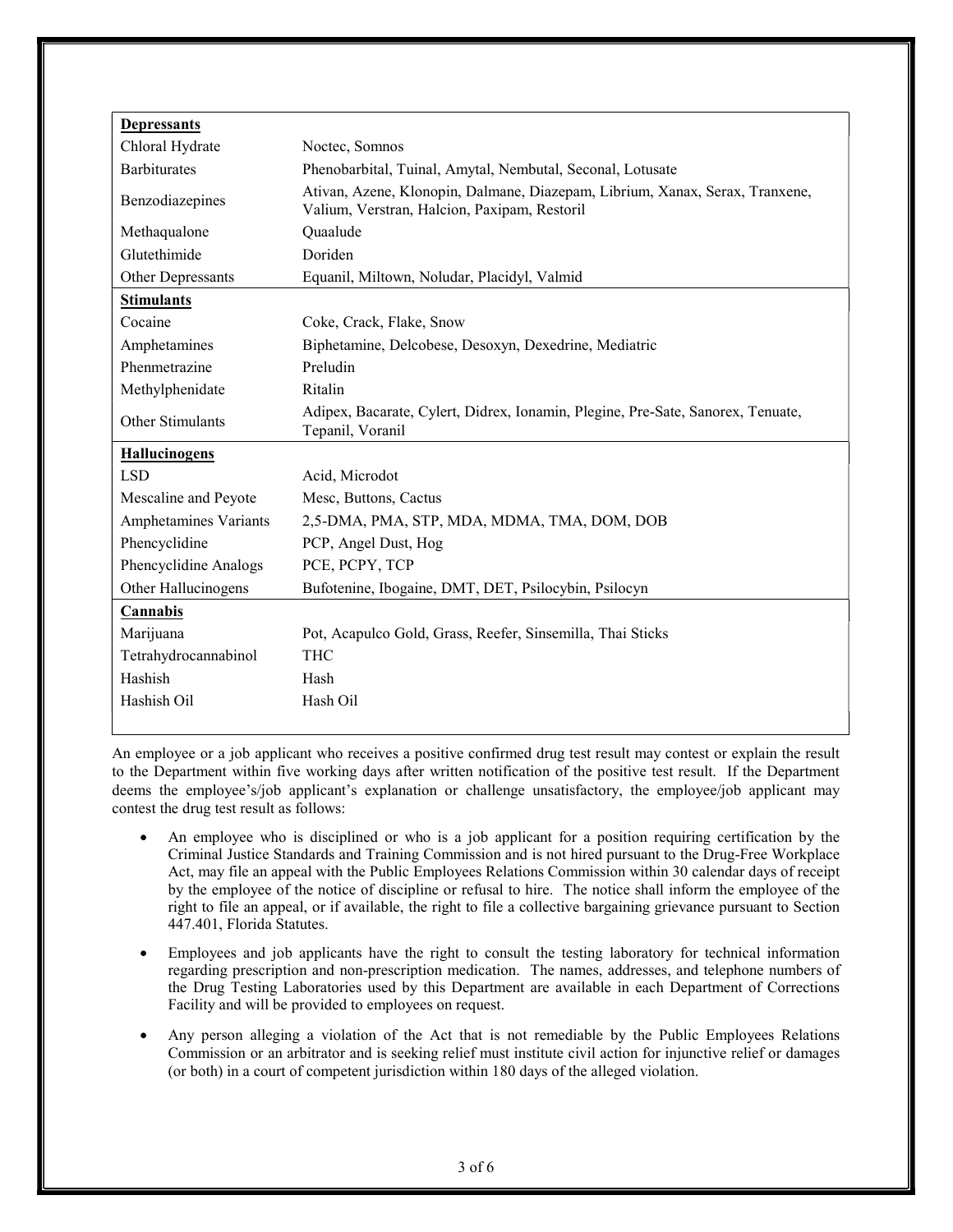#### In addition, FOR EMPLOYEES REQUIRED TO POSSESS A COMMERCIAL DRIVER LICENSE:

The Federal Motor Carrier Safety Administration (FMCSA) requires the Florida Department of Corrections, as a state agency engaged in intrastate transport, to have in place an alcohol use and controlled substance abuse testing program for employees who operate a commercial motor vehicle and are required to be in possession of a CDL. Controlled substance and alcohol use testing for CDL drivers shall be conducted under and in compliance with the provisions of the United States Department of Transportation Regulation 49 CFR Part 40, and Federal Motor Carrier Safety Administration Regulation 49 CFR 382, et al., and any subsequent amendments to the aforementioned federal law or regulations.

# Definitions:

- Commercial Motor Vehicle (CMV) means a motor vehicle or combination of motor vehicles used to transport passenger or property if the motor vehicle:
	- o Has a gross vehicle weight rating of 26,001 or more pounds;
	- $\circ$  Has a gross combined weight rating of 26,001 or more pounds inclusive of a towed unit with a gross vehicle weight rating of more than 10,000 pounds;
	- o Is designated to transport 16 or more passengers, including the driver; or
	- o Transports hazardous material requiring the vehicle to be placarded.
- Safety-Sensitive Functions means, essentially, driving a commercial motor vehicle; specifically, any onduty-time spent in the operation, maintenance or attendance of a commercial motor vehicle (CMV) as specified in Subsections 49 CFR 382.107 and 49 CFR.2(a).

## Tests Required:

- Pre-Employment All applicants for positions required to possess a CDL shall undergo testing for controlled substances. Applicants applying for certified positions will continue to be drug tested in accordance with this Drug-Free Workplace Policy Statement and the Pre-Employment/Employment Drug and Medical Exam Testing Program.
- Post-Accident As soon as practicable following an accident involving a commercial motor vehicle, the Department shall test (both for alcohol and controlled substances) the CDL driver if:
	- o The accident resulted in a loss of human life; or
	- o The Department's CDL driver was issued a moving vehicle violation citation arising from the accident, if the accident involved:
		- Bodily injury to any person who, as a result of the injury, immediately receives medical treatment away from the scene of the accident; or
		- One or more motor vehicles incurring disabling damage as a result of the accident, requiring the motor vehicle to be transported away from the scene by a tow truck or other motor vehicle.
- Random The selection of CDL drivers for random alcohol and controlled substance testing shall be made by a scientifically valid method, such as a computer-generated random number table. Each CDL driver must have an equal chance of being tested each time selections are made. The Department must randomly select a sufficient number of CDL drivers each calendar year as follows:
	- o For random alcohol testing, a minimum of the percent of the average number of CDL driver positions as specified by the Federal Department of Transportation.
	- o For random controlled substances testing, a minimum of the percent of the average number of CDL driver positions as specified by the Federal Department of Transportation.
	- o A CDL driver may only be tested for alcohol just before, while performing, or just after performing the safety-sensitive function. Random controlled substances testing may be performed at any time while the CDL driver is at work for the Department.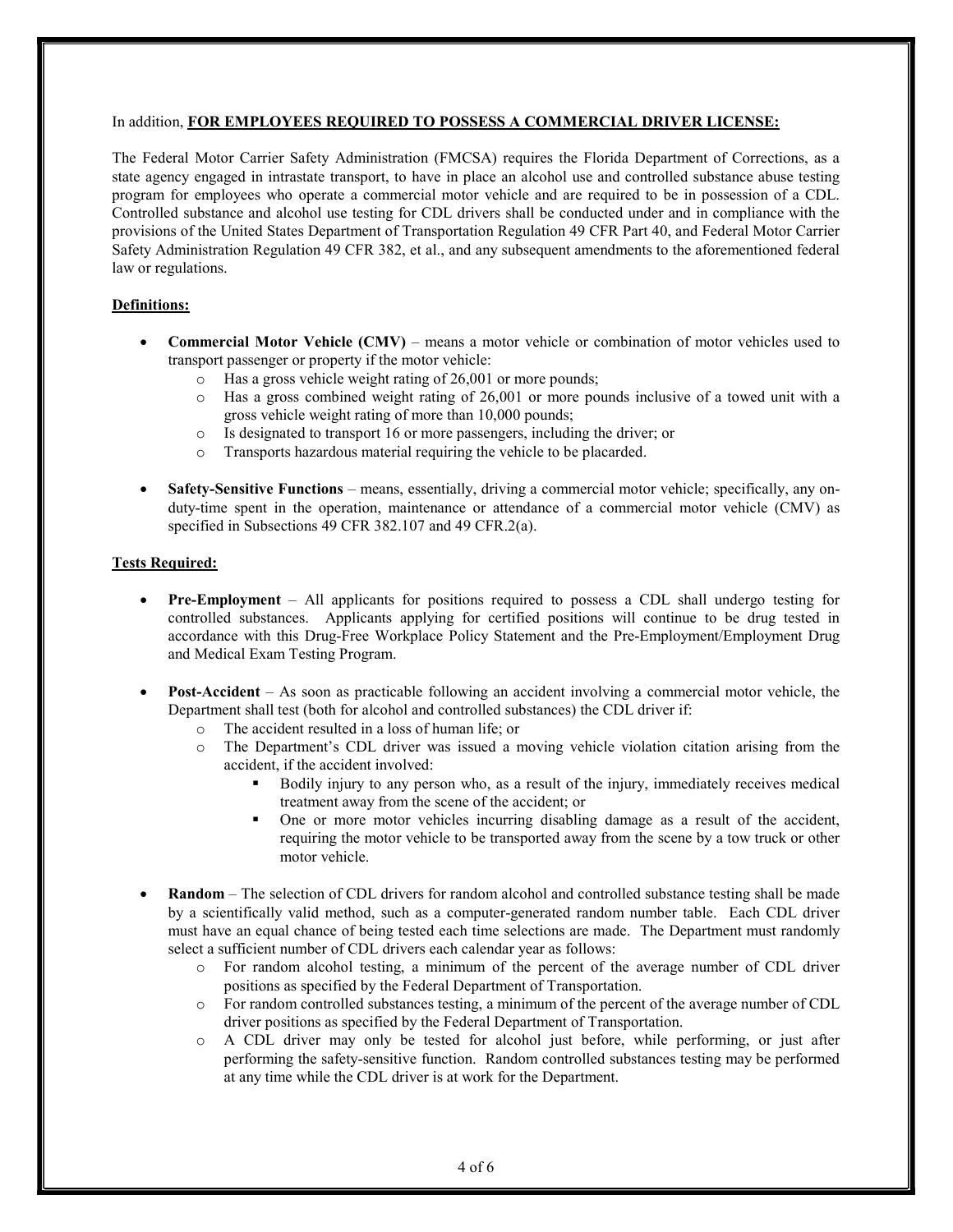- Return-to-Duty The Department must ensure that any CDL driver who violates any of the FMCSA prohibitions (listed below) has been evaluated by a substance abuse professional (SAP), treated (where indicated), and successfully passed a retest for alcohol and/or controlled substances before returning to a safety-sensitive function. A certified officer will be disciplined, up to and including discharge, for the first positive confirmed drug test result when illicit drugs, pursuant to Chapter 893.13, Florida Statutes, are confirmed.
- Follow-up Following a determination that a CDL driver is in need of assistance in resolving alcohol misuse and/or drug abuse problems, the Department must ensure that the CDL driver is subject to unannounced follow-up alcohol and/or controlled substances testing as directed by the SAP. A certified officer will be disciplined, up to and including discharge, for the first positive confirmed drug test result when illicit drugs, pursuant to Chapter 893.13, Florida Statutes, are confirmed.
	- o The "recovering" CDL driver shall be subject to a minimum of 6 unannounced follow-up and controlled substances tests in the first 12 months following the CDL driver's return to duty. The SAP can direct additional tests during this period or for an additional period up to a maximum of 60 months from the CDL driver's return to duty.

## FMCSA Prohibitions:

## 1. Alcohol Concentration:

- a. No CDL driver shall report for duty or remain on duty requiring the performance of safetysensitive functions while having an alcohol concentration of 0.02 or greater.
- b. No supervisor or manager, having actual knowledge that a CDL driver has an alcohol concentration of 0.02 or greater, shall permit the CDL driver to perform or continue to perform safety-sensitive functions.

# 2. Alcohol Possession:

- a. No CDL driver shall be on duty or operate a commercial motor vehicle while the CDL driver is in the possession of alcohol.
- b. No supervisor or manager, having actual knowledge that a CDL driver is in possession of alcohol, may permit the CDL driver to drive or continue to drive a commercial motor vehicle.

# 3. On-Duty Alcohol Use:

- a. No CDL driver shall use alcohol while performing safety-sensitive functions.
- b. No supervisor or manager, having actual knowledge that a CDL driver is using alcohol while performing safety-sensitive functions, shall permit the CDL driver to perform or continue to perform safety-sensitive functions.

# 4. Pre-Duty Alcohol Use:

- a. No CDL driver shall perform safety-sensitive functions within four hours after using alcohol.
- b. No supervisor or manager, having actual knowledge that a CDL driver has used alcohol within four hours, shall permit such driver to perform or continue to perform safety-sensitive functions.

# 5. Alcohol Use Following an Accident:

No CDL driver, required to take a post-accident alcohol test, shall use alcohol for eight hours following the accident or until he or she undergoes a post-accident alcohol test, whichever occurs first.